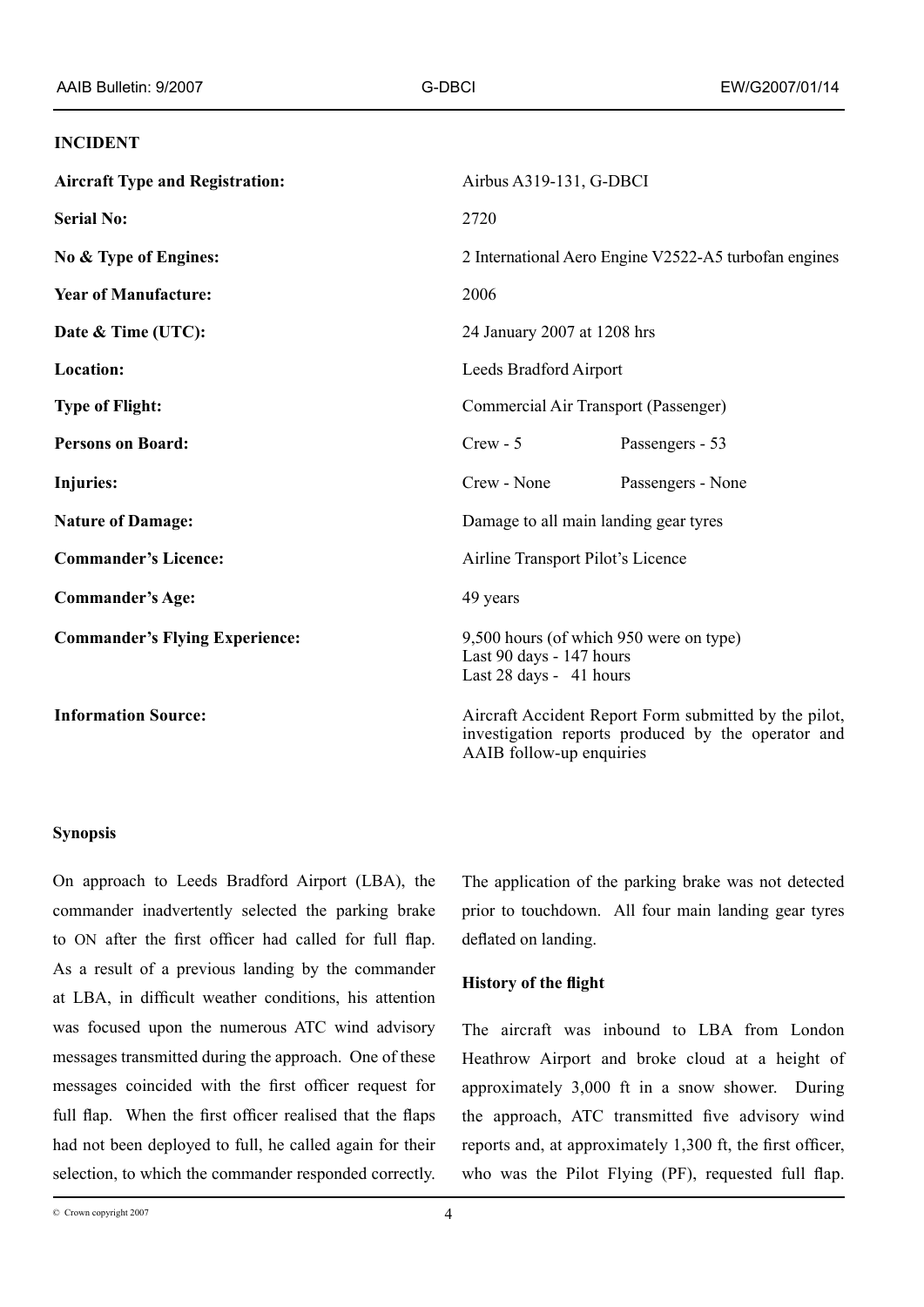Coincidentally, ATC transmitted a further wind check and this was acknowledged by the commander . A few seconds later, the first officer noticed that the ECAM (Electronic Aircraft Central Monitoring) still indicated FLAP 3 and repeated his request. The commander then selected full flap and the landing checklist was completed. Immediately after touchdown, the flight crew noted that the brakes appeared to take effect immediately with a greater deceleration than normal. The commander noticed that the AUTOBRAKE blue caption remained illuminated, but with no DECEL indication. The first officer then 'dabbed' the brakes in an attempt to disengage the autobrake, but this had no effect. The aircraft came to a halt on the runway, slightly left of the centreline. After coming to a halt the commander requested the first officer to apply the parking brake but the first officer found it already set. Initially, the flight crew had believed that only one tyre had deflated but, when the AFS attended the aircraft, they were informed that all four main wheel tyres had, in fact, deflated. Neither pilot reported any abnormal noises during the landing.

After assessing the situation, the passengers were disembarked through the normal exits and taken by coach to the terminal.

### **Investigation**

The parking brake handle and flap selection lever are located on the aft section of the centre pedestal between the pilots' seats, Figure 1, and are of different shapes. The flap lever is moved fore and aft through the various flap position 'gates' whilst the parking brake

is selected by grasping the parking brake handle and rotating it clockwise. Despite these controls being of different shapes, requiring different methods of activation, their shapes allow both to be grasped in a similar manner prior to selection. An inspection of the aircraft's flight deck showed that the identifying placard was missing from the parking brake selector.

The operator's Standard Operating Procedures (SOPs) state that:

*'when the configuration of an aircraft is changed, positions of the surfaces should be monitored to confirm that the change has been accomplished.'* 

The SOP for the pre-landing checks require the flight crew to confirm that no checklist items remain outstanding; any such items appear in the lower left quadrant of the ECAM display. There is no requirement to check the lower right quadrant of the display for caution or advisory messages. Should the parking brake be selected in-flight, an amber PARK



**Figure 1** Parking brake and flap selectors on an A320

**Footnote**

The ATIS for LBA at the time was recorded as: Info. 'F', Runway 32, 01014KT 340V050 9999 FEW007 SCT013 03/01 Q1014.

<sup>©</sup> Crown copyright 2007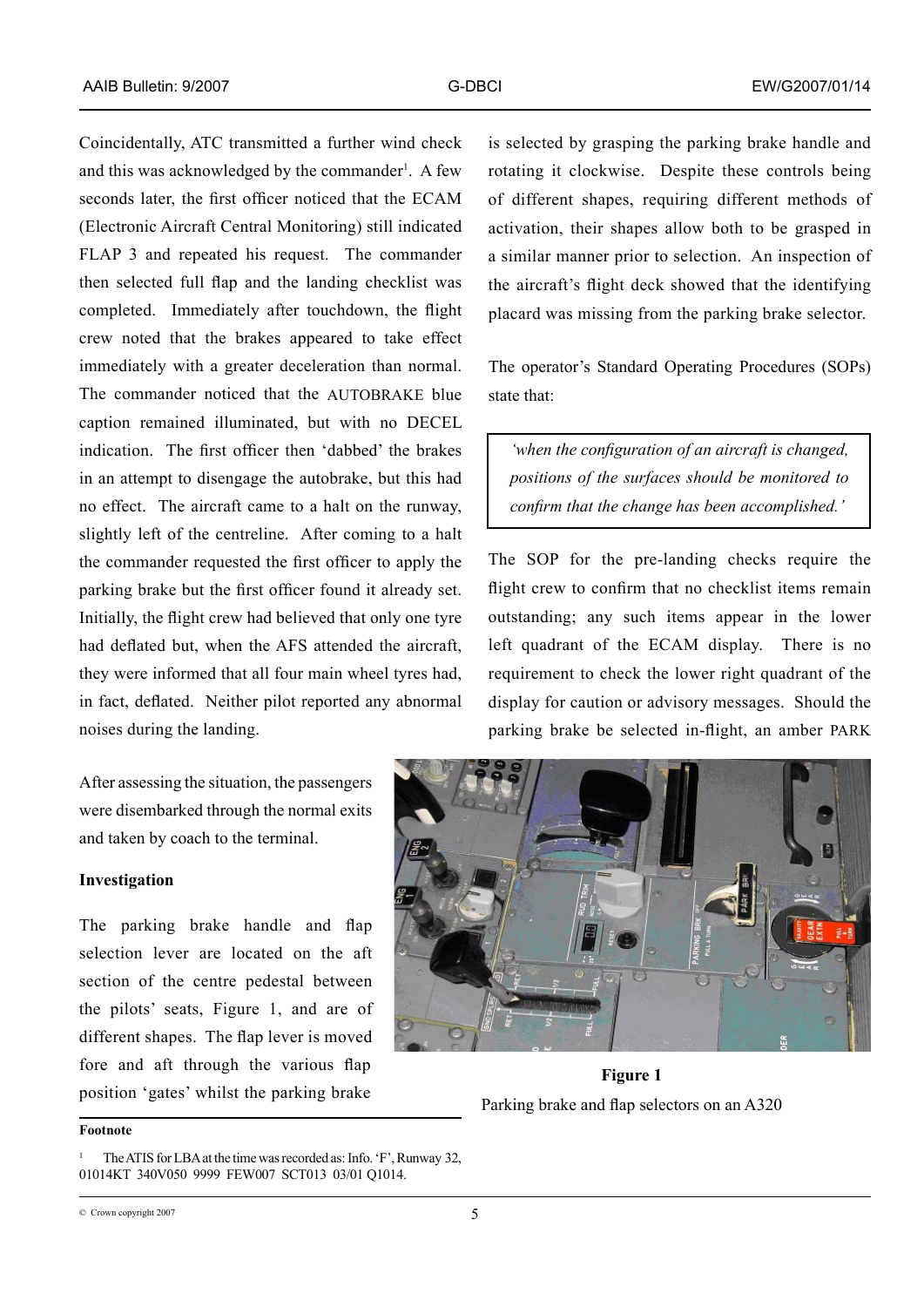BRK caption is generated in the lower right quadrant of the ECAM display, Figure 2.

This caution is classified by the manufacturer as a 'Level 1' caution and, therefore, the master caution light does not illuminate and the audible 'attention getter' tone does not sound. The aircraft was fitted with a pre-'H2F3' standard Flight Warning Computer (FWC). In these circumstances, in an aircraft fitted with the 'H2F3' standard FWC, the master caution light will illuminate and the 'attention getter' tone is generated; in addition, the following landing checklist item appears on the ECAM screen:

| <i>'BRAKES PRK BRK ON</i> |  |
|---------------------------|--|
|                           |  |

During an investigation carried out by the operator into this event, the commander stated that he had been involved in a previous landing at Leeds Bradford in difficult wind conditions, which resulted in the use of a significant proportion of the runway length, due to a tailwind. He also acknowledged that he had no recollection of his action taken in response to the first officer's first request for full flap. The aircraft manufacturer has confirmed that there have been five similar events worldwide.

## **Additional information**

During the operator's investigation into this event, they were advised on the issues of Crew Resource Management (CRM) and Human Factors, by a Psychologist. The following is an extract from that report, reproduced with the agreement of the operator.

*'It is possible that the commander was temporarily fixated on the environmental conditions exacerbated by the perception that* 



**Figure 2**  ECAM Display with parking brake selected

*these could lead to the repetition of a previously experienced unpleasant event.*

*This fixation and the requirement to complete simultaneous tasks could have resulted in a narrowing his focus of attention and an inability to complete both using conscious thought processes.*

*Hence the task of flap selection may have been relegated to a sub-conscious and thus un‑monitored motor action.*

*In this case a regularly used, but inappropriate motor action was transposed with the correct one.*

*Although it may appear that the SOP for configuration change and the subsequent check following surface travel was not followed correctly, the commander was unaware that he had commenced the process and so would not have consciously checked for process completion.*

*It was therefore extremely unlikely to have been a case of conscious failure to follow SOPs.*

© Crown copyright 2007